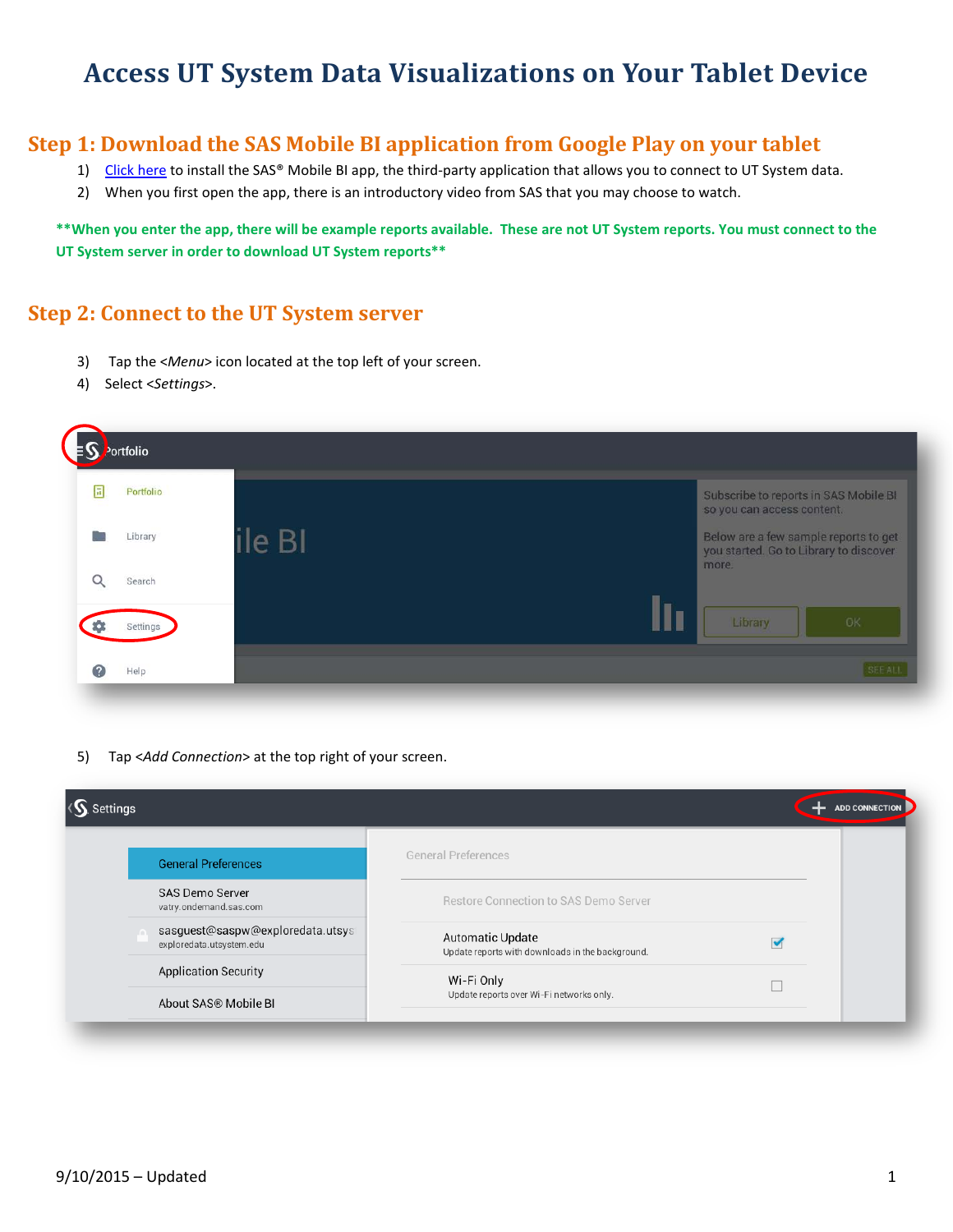6) Enter SERVER information and then press *<Next>*:

Server **(case-sensitive)**: exploredata.utsystem.edu Port: 443 Check the box for Secure Connection

| S. Add Connection |                          |        |             |
|-------------------|--------------------------|--------|-------------|
| SERVER            |                          |        |             |
| Server            | exploredata.utsystem.edu |        |             |
| Port              | 443                      |        |             |
|                   | Secure Connection        |        |             |
|                   |                          |        |             |
|                   |                          | Cancel | <b>Next</b> |
|                   |                          |        |             |

7) Enter AUTHENTICATION information and then tap *<Next>.*

| User ID:     | sasguest@saspw                                               |
|--------------|--------------------------------------------------------------|
| Password:    | welcome                                                      |
| Description: | You can put whatever descriptor you would like in this field |

| User ID            | sasguest@saspw                          |
|--------------------|-----------------------------------------|
| Password           |                                         |
| <b>Description</b> | sasguest@saspw@exploredata.utsystem.edu |
|                    | <b>Next</b><br>Cancel                   |

8) Success message.

| <b>Add Connection</b>                                                                                                               |  |
|-------------------------------------------------------------------------------------------------------------------------------------|--|
| Log On Successful                                                                                                                   |  |
| The connection to your organization's SAS server is verified. To manage your connections, tap Settings in the<br>navigation drawer. |  |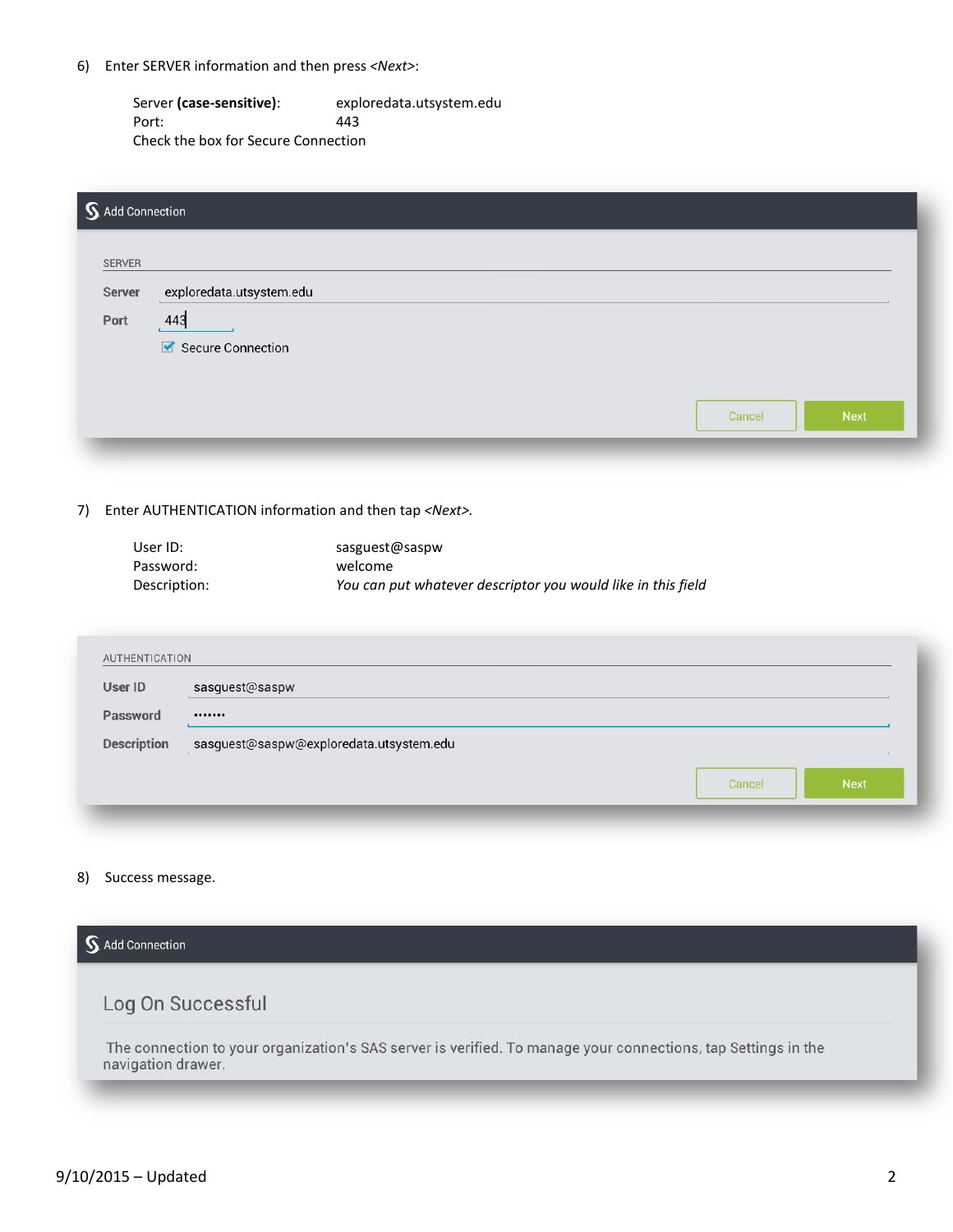## **Step 3: Accessing Reports**

- 9) Open menu. Tap the <*Library*> icon.
- 10) In the Library, select the *<exploredata>* connection. Select *<Reports>* from the options that appear. Select a subfolder topic. All Connections > sasguest@saspw@exploredata.utsystem.edu > Reports > SeekUT

| sasguest@saspw@exploredata<br>圓 | [④<br>Recent | Faculty Productivity                |
|---------------------------------|--------------|-------------------------------------|
| exploredata.utsystem.edu        | My Folder    | Finance & Productivity              |
|                                 | Images       | Peer Comparison & Analysis          |
|                                 | Products     | Research & Technology Transf        |
|                                 | prompts      | $\blacksquare$ SeekUT               |
|                                 | Reports      | <b>Special Topics</b>               |
|                                 | Shared Data  | <b>Student Access &amp; Success</b> |

11) The available reports for the topic will be listed. Select a report.

| All Connections $\sum$ sasquest@saspw@exploredata.utsystem.edu $\sum$ Reports $\sum$ SeekUT |                                                             |  |  |  |  |  |
|---------------------------------------------------------------------------------------------|-------------------------------------------------------------|--|--|--|--|--|
| ©<br>Recent                                                                                 | Faculty Productivity<br>seekUT<br>圓<br>SAS Administrator    |  |  |  |  |  |
| My Folder                                                                                   | Finance & Productivity<br>seekUT_grad                       |  |  |  |  |  |
| Images                                                                                      | 圓<br><b>SAS Administrator</b><br>Peer Comparison & Analysis |  |  |  |  |  |
| Products                                                                                    | Research & Technology Transf                                |  |  |  |  |  |
| prompts                                                                                     | SeekUT                                                      |  |  |  |  |  |
| Reports                                                                                     | Special Topics                                              |  |  |  |  |  |
| Shared Data                                                                                 | Student Access & Success                                    |  |  |  |  |  |

12) A pop-up will appear. You must press the Subscribe button. Subscribing to a report downloads it to your device, ensuring that it is available even when you are offline.

| the ser<br>e samp | seekUT<br>SAS Administrator                                                           | <b>SUBSCRIBE</b> |
|-------------------|---------------------------------------------------------------------------------------|------------------|
| a.utsy            | Updated On<br>Created On<br>Jul 13, 2015 8:27 AM Jul 13, 2015 8:26 AM                 |                  |
|                   | Location On guest@exploredata.utsystem.edu<br>exploredata.utsystem.edu/Reports/SeekUT |                  |
|                   | Description<br>(NOT PROVIDED)                                                         |                  |

- 13) To view the seekUT report that you have subscribed to, open <*Menu*> and select the < *Portfolio*> button.
- 14) In <*Portfolio*> you can access the reports you have subscribed to by tapping on the report icon one time.